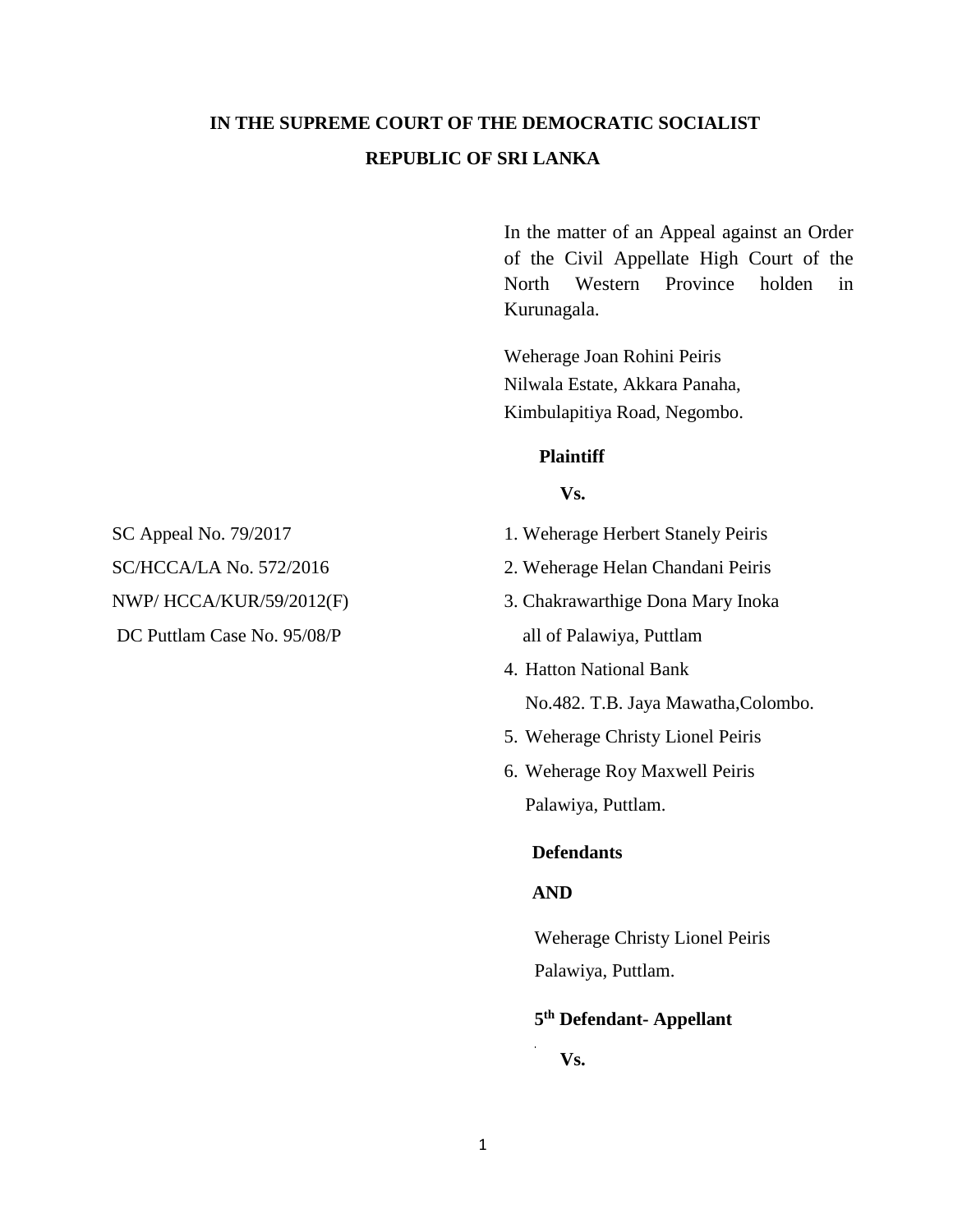Weherage Joan Rohini Peiris Palawiya, Puttlam.

#### **Plaintiff-Respondent**

- 1.Weherage Herbert Stanly Peiris
- 2.Weherage Helan Chandani Peiris
- 3.Chakrawarthige Dona Mary Inoka Dilrukshi Both of Palawiya, Puttlam.
- 4.Hatton National Bank No.482. T.B.JayaMawatha,Colombo.
- 5.Weherage Roy Maxwell Peiris Palawiya, Puttlam.

### **Defendants – Respondents**

# **AND NOW BETWEEN**

Weherage Joan Rohini Peiris Palawiya, Puttlam.

### **Plaintiff-Respondent-Petitioner/Appellant**

#### **Vs.**

Weherage Christy Lionel Peiris 49/5, Palawiya, Colombo Road, Palawiya, Puttlam.

### **5 thDefendant-Appellant-Respondent**

- 1.Weherage Herbert Stanly Peiris No.41, Colombo Road, Palawiya, Puttlam.
- 2.Weherage Helan Chandani Peiris No.41, Colombo Road, Palawiya, Puttlam.
- 3.Chakrawarthige Dona Mary Inoka Dilrukshi.

No.40, Colombo Road, Palawiya, Puttlam.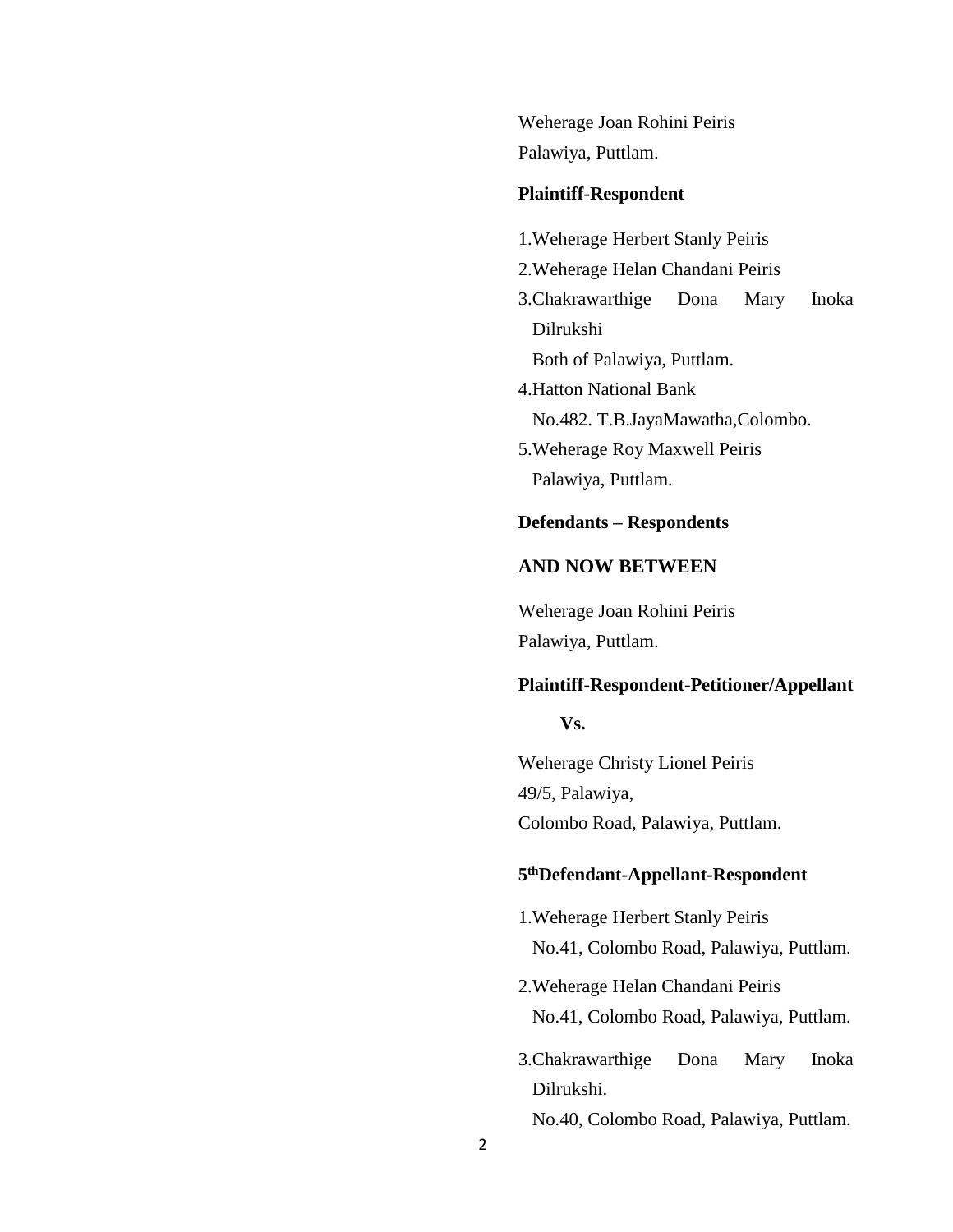- 4.Hatton National Bank No.482. T.B.Jaya Mawatha,Colombo
- 5.Weherage Roy Maxwell Peiris No.189, Chillaw Road, Daluwatotawa, Kochchikade

#### **Defendants-Respondents- Respondents**

| Before:    | Buwaneka Aluwihare, PC J                                                                       |
|------------|------------------------------------------------------------------------------------------------|
|            | L.T.B. Dehideniya, J and                                                                       |
|            | Murdu N.B. Fernando, PC J.                                                                     |
| Counsel:   | Ravindranath Dabare with S. Ponnamperuma for the                                               |
|            | Plaintiff-Respondent-Appellant                                                                 |
|            | M. Wanniappa for the 5 <sup>th</sup> Defendant-Appellant-Respondent                            |
|            | 1 <sup>st</sup> to 4 <sup>th</sup> Defendants-Respondents-Respondents absent and unrepresented |
| Argued on: | 31.01.2020                                                                                     |

Decided on: 11.11.2021

### **Murdu N.B. Fernando, PC. J.**

The Plaintiff-Respondent-Petitioner/Appellant ("the plaintiff/appellant") came before this Court being aggrieved by the judgement of the Civil Appellate High Court of the North Western Province, holden in Kurunegala ("the High Court").

By the said judgement, the High Court upheld the appeal of the  $5<sup>th</sup>$  Defendant-Appellant-Respondent ("the 5<sup>th</sup> defendant/respondent") and set aside and dismissed the judgement entered by the District Court of Puttlam, permitting the partitioning of the land as prayed for by the plaintiff.

To state the facts of this appeal in brief, the plaintiff filed action in the District Court of Puttlam, in the year 2008, seeking to partition a divided southern portion of a land called and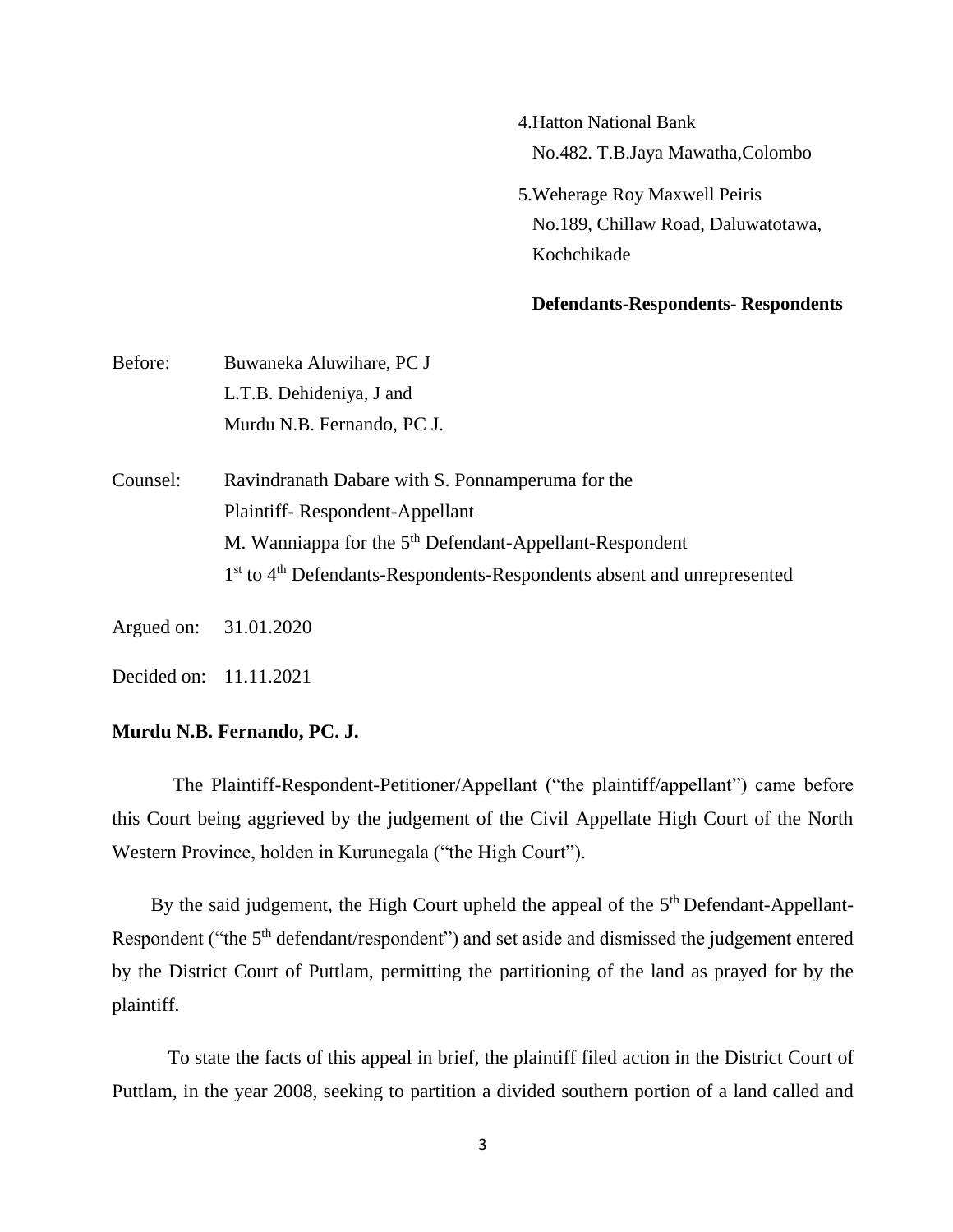known as Amanakkangkadu in Kuruvikulam, Puttlam, in extent 0A 2R 4P described morefully and referred to in schedule 'B' to the plaint.

The land was to be partitioned among the plaintiff, the  $1<sup>st</sup>$ ,  $2<sup>nd</sup>$  and  $3<sup>rd</sup>$  defendants in the following manner.

- plaintiff  $13/14$ <sup>th</sup> share of the land less 30.70 perches
- $-1$ <sup>st</sup> defendant  $-1/14$ <sup>th</sup> share of the land
- $-2<sup>nd</sup>$  defendant  $-23.94$  perches
- $-3<sup>rd</sup>$  defendant 06.76 perches

The plaintiff's case was that by a **deed bearing No. 1457 dated 01-01-1985**, executed by A.M.M. Abdul Cader N.P., the plaintiff became entitled to an undivided  $13/14<sup>th</sup>$  share of the land to be partitioned, which is morefully described in schedule 'B' to the plaint.

Out of the said undivided land, 30.70 perches was transferred by the plaintiff to her sister, the 2nd defendant. The 2nd defendant transferred 06.76 perches of the said portion of land to her daughter the 3<sup>rd</sup> defendant and the 3<sup>rd</sup> defendant, mortgaged the undivided portion of land in extent 06.76 perches, to the  $4<sup>th</sup>$  defendant bank.

The plaintiff further pleaded, that prior to the execution of the aforesaid deed in 1985, **in the year 1963, the total extent of the land was transferred to the plaintiff** by one George Leopold de Silva Wikkramatilake by a deed bearing No. 9736 dated 04-07-1963 executed by S.M.M. Cassim N.P. and the plaintiff and her family was in possession of the said land, from such date.

In 1968, upon the plaintiff's father's request, this land was transferred to the plaintiff's father by the plaintiff in order to raise a loan. In 1973, the plaintiff's father died interstate and the rights to the land vested on the heirs, namely the plaintiff's mother and the seven siblings. The said heirs, except, the 1<sup>st</sup> defendant, in 1985, transferred their entitlement to the plaintiff by the deed bearing No. 1457 dated 01-01-1985 referred to earlier. Thus, the plaintiff became entitled to  $13/14<sup>th</sup>$  share of the said land morefully referred to in schedule B to the plaint. The plaintiff thereafter, from her share entitlement transferred an undivided portion of the land to the 2<sup>nd</sup> defendant, as referred to earlier.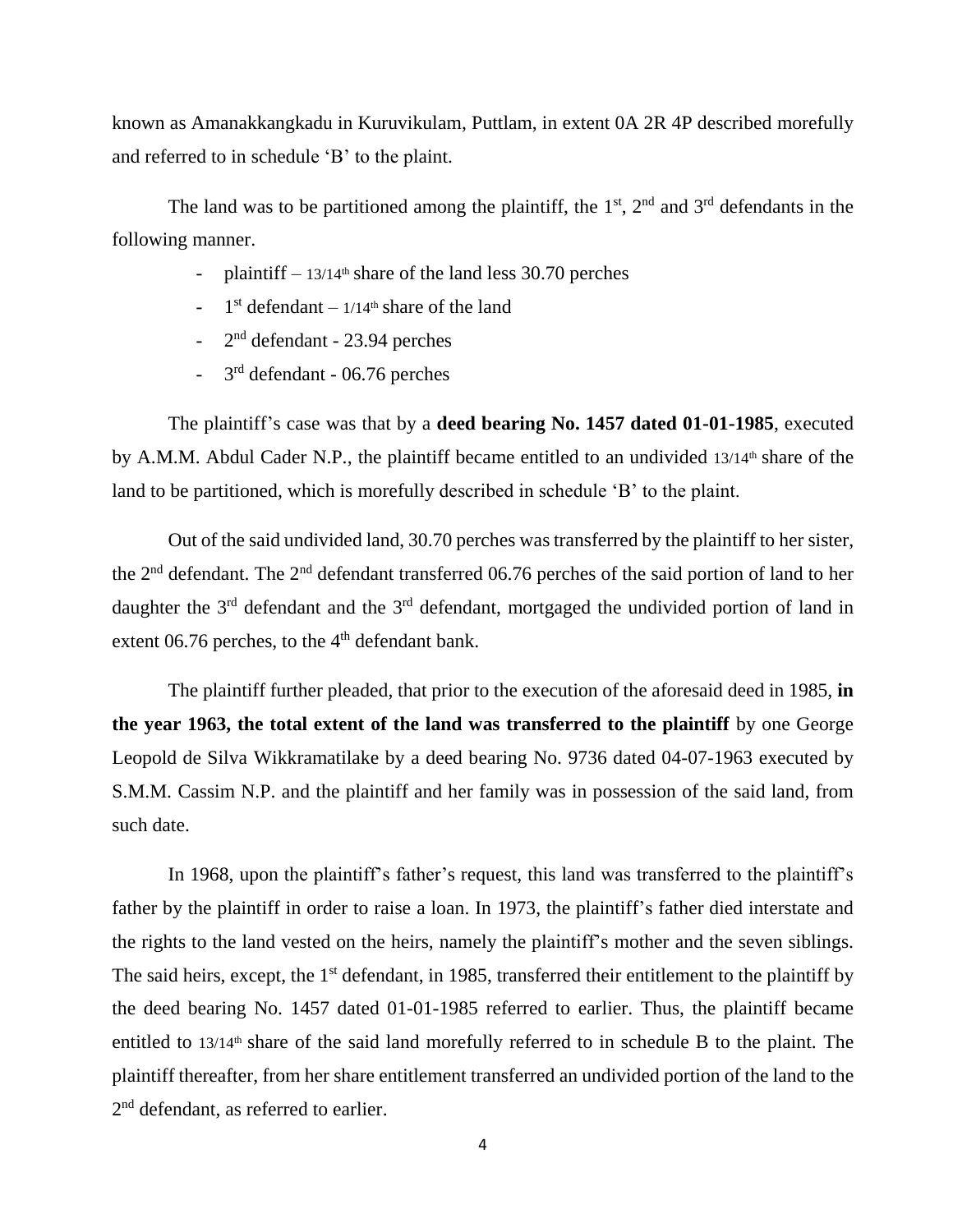The plaintiff in 2008, filed the instant partition action in the District Court of Puttlam and the  $1<sup>st</sup>$  defendant [who did not part with his entitlement of  $1/14<sup>th</sup>$  share to the land] did not oppose the application. The  $2<sup>nd</sup>$  and  $3<sup>rd</sup>$  defendants accepted the plaintiffs title and moved that the land be partitioned as prayed for by the plaintiff. The 4<sup>th</sup> defendant bank in its statement of claim referred to the chain of title of the parties *viz-a-viz* the mortgaged land.

The  $5<sup>th</sup>$  and  $6<sup>th</sup>$  defendants who are siblings of the plaintiff and who were also executors to the aforesaid deed No 1457 dated 01-01-1985, filed a joint statement of claim. The  $6<sup>th</sup>$ defendant claimed the property and the house built therein, on the ground of prescription and the 5th defendant claimed Rs.1.5 million for improvements, in the event the land is partitioned as prayed for by the plaintiff.

Thus, this application was opposed only by the  $5<sup>th</sup>$  and  $6<sup>th</sup>$  defendants. At the trial, the plaintiff, the Surveyor and the Notary Public who attested the aforesaid deed bearing No. 1457 gave evidence. The 5<sup>th</sup> and the 6<sup>th</sup> defendants failed to give evidence or lead any documentary evidence to establish the plea of prescription or the claim for improvements, taken up by the said defendants.

Having considered the evidence led and being satisfied that the plaintiff has proved the chain of title and established the identity of the land, the District Court permitted the partitioning of the land as prayed for by the plaintiff. The issues pertaining to prescription and improvements raised by the  $5<sup>th</sup>$  and  $6<sup>th</sup>$  defendants were answered in the negative and the  $5<sup>th</sup>$  defendant's monetary claim was rejected by the District Court.

Being aggrieved by this judgement, the  $5<sup>th</sup>$  defendant invoked the jurisdiction of the High Court and urged that the district judge has failed to investigate title in the said case.

It is a matter of interest, that the  $5<sup>th</sup>$  defendant who did not claim an entitlement to the land to be partitioned, filed appeal papers and took up an entirely new ground and abandoned the claim for improvements pleaded before the District Court. The  $6<sup>th</sup>$  defendant who jointly filed a statement of claim with the  $5<sup>th</sup>$  defendant at the trial court, did not pursue the appeal to the High Court nor associate himself with the  $5<sup>th</sup>$  defendants appeal.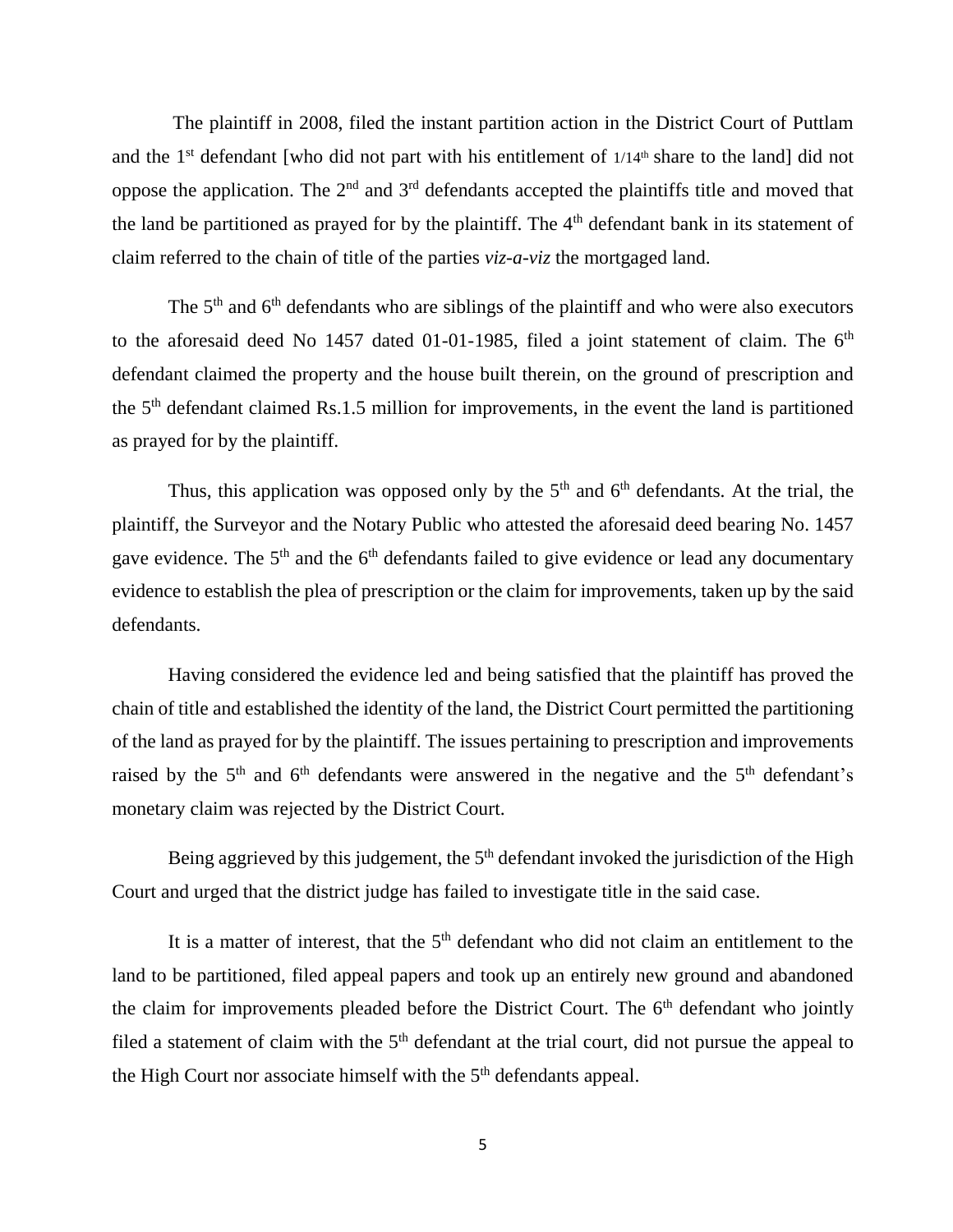The High Court accepted the contention of the 5<sup>th</sup> defendant pertaining to the title and upheld the appeal and the case of the plaintiff was dismissed with costs and the judgement and the interlocutory decree entered by the District Court was set aside.

The High Court, in its judgement held, that the District Court failed to perform its obligations in terms of Section 25(1) of the Partition Law No 21 of 1997 as amended ("the Partition Act") and repeatedly pronounced that *the district judge failed to address its judicial mind to the mode of acquisition of title of Leopold De Silva Wikkramatilake the alleged predecessor in title of the plaintiff.*

Being aggrieved by this judgement, the plaintiff invoked the jurisdiction of this Court and obtained Leave to Appeal on five questions of law.

The said questions referred to in paragraph  $27(a)$  (b) (c) (d) and (i) of the Petition of Appeal are as follows: -

- a) Did the High Court err in deciding that examination of title is only examining paper title excluding the title gained by prescription?
- b) Did the High Court err by failing to consider that the  $5<sup>th</sup>$  Defendant- Appellant-Respondent is estopped in raising doubts in the title of the Plaintiff- Respondent-Petitioner as he was also a party who executed the title deed in favor of the Plaintiff-Respondent- Petitioner?
- c) Did the High Court err in failing to appreciate the fact that no other party other than the 5<sup>th</sup> Defendant- Appellant- Respondent had appealed against the Order of the District Court of Puttlam?
- d) Did the High Court err in deciding that the evidence given in prescriptive rights accrued by the Plaintiff- Respondent- Petitioner and her predecessors cannot be considered as a title valid before the law?
- i) Did the High Court err in deciding that paper title more than 50 years and prescriptive title more than 50 years is insufficient to establish the title and ownership of a land?

I wish to consider the above referred five questions of law, under two segments.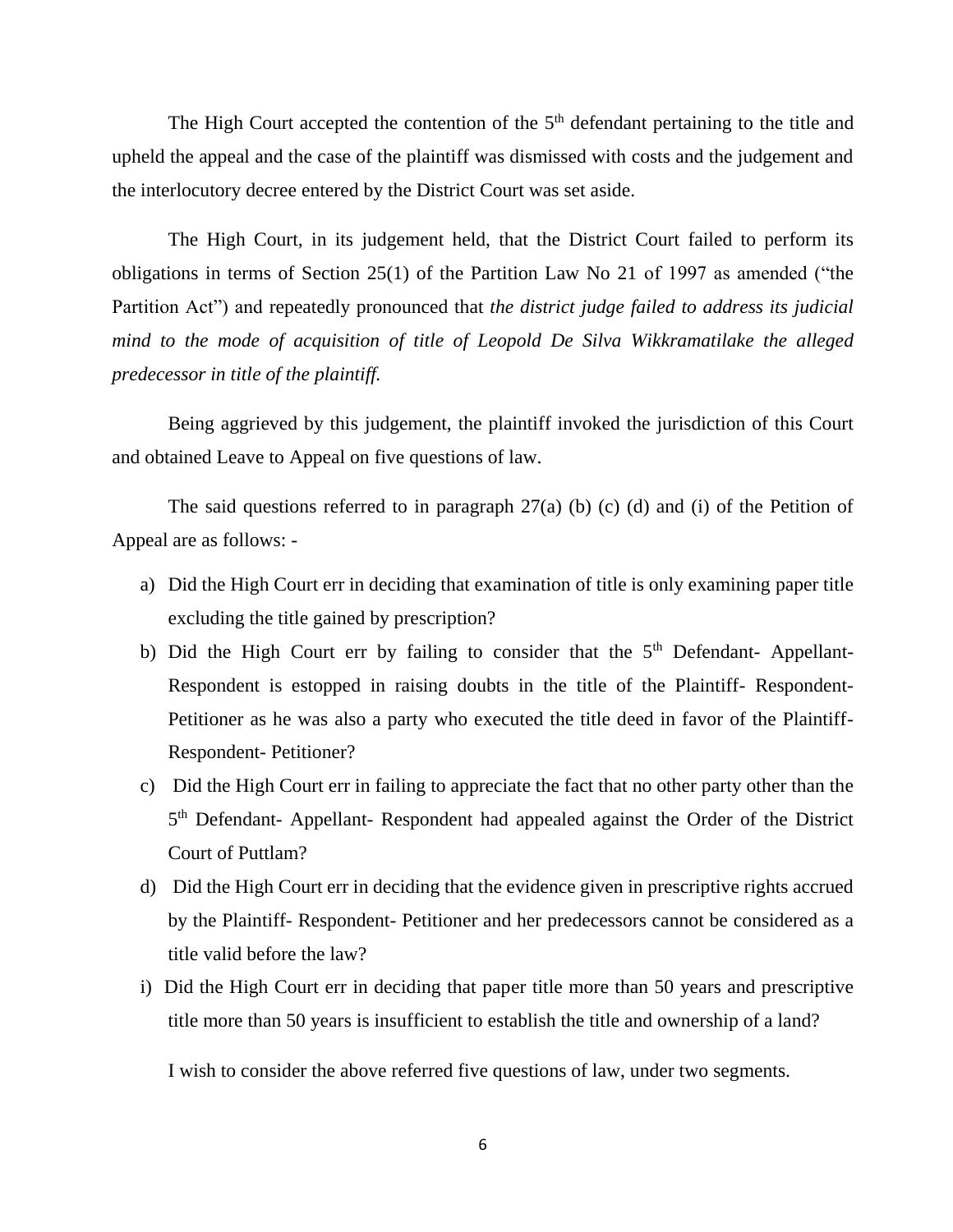*Firstly*, the 1<sup>st</sup>, 2<sup>nd</sup>, 4<sup>th</sup> and 5<sup>th</sup> questions of law which pertains to the plaintiff's right and entitlement to the land to be partitioned; and

*Secondly*, the 3<sup>rd</sup> question which refers to the appeal filed by the 5<sup>th</sup> defendant and his right to challenge the interlocutory decree and the judgement given by the District Court in the instant application.

The four questions in the first segment in my view are interwoven and revolve around the title and investigation of such title *viz* paper title and prescriptive title, and goes to the root of a partition action.

Hence, I wish to analyze the questions of law raised before this Court, pertaining to title *viz-a-viz* the provisions of the Partition Act, with special emphasis on investigation of title by a court of law, as laid down in Section 25(1) of the Act.

Section 25(1) of the Partition Act reads as follows: -

*".... the court shall examine the title of each party and shall hear and receive evidence in support thereof and shall try and determine all questions of law and fact arising in that action in regard to the right, share or interest of each party to, of, or in the land to which the action relates…."* (emphasis added)

The aforesaid provision in the present Partition Act, as well as similar provisions in the earlier Partition Act of 1951 and the Partition Ordinances have been extensively analyzed by this Court on numerous occasions and the duty of a court to examine and investigate title has been repeatedly emphasized. **[see Juliana Hamine v. Don Thomas (1957) 59 NLR 546; Cooray v. Wijesuriya (1958) 62 NLR 158; Jane Nona v. Dingiri Mahathmaya (1968) 74 NLR 105]**

With the far reaching effects of the provisions of Section 48 of the Act, which speaks of final and conclusiveness of a partition decree, this Court has observed, that in the event the investigations are defective, a decree could be set aside in appeal. [**see Mohamedaly Adamjee v. Hadad Sadeen (1956) 58 NLR 217**]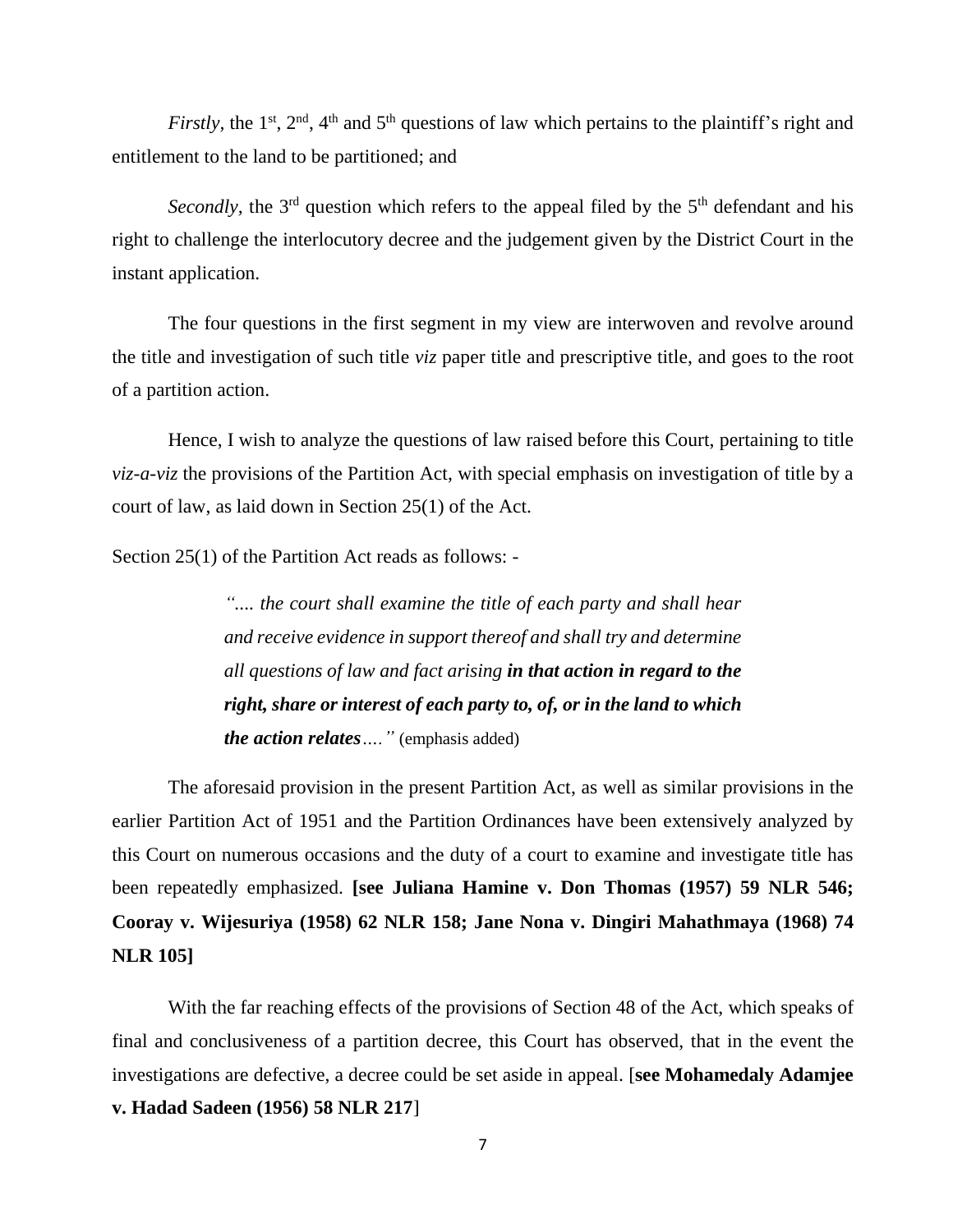Whilst observing the sacred duty of court to investigate title, the Appellate Courts have held, that no higher standard of proof is required in a partition action than in any other civil suit, where balance or preponderance of probability is the standard of proof and that the court could investigate title, only within the limits of pleadings, admissions and issues and evidence led before court and cannot go on a voyage of discovery **[see Cynthia de Alwis v. Marjorie de Alwis and others [1997] 3 Sri LR 113; Karunaratne v. Sirimalie (1951) 53 NLR 444; Thilagaratnam v. Athpunathan and others (1996) 2 Sri LR 66]**

Similarly, our Courts have emphatically held that clarity with regard to the identity of corpus is a fundamental factor to be considered in a partition application. **[see SopiNona v. Pitipanaarachchi and others (2010) 1 Sri LR 87]**

With regard to a person who pivots his title on 'adverse possession' and claims prescription, this Court has held that such adverse possession should be established by clear and unequivocal evidence and the burden is on the party who invokes prescription to establish such fact. Where a person's possession was originally not adverse but subsequently, became adverse, onus is on the person who claims that fact to prove such fact. **[see De Silva v. Commissioner General of Inland Revenue (1973) 80 NLR 292; Sirajudeen and others v. Abbas [1994] 2 Sri LR 365]**

Having referred to the legal position, pertaining to proof of title and chain of title, let me now examine the said legal provisions, in the light of the factual matrix of this case.

In the instant appeal, the plaintiff sought to partition the land in issue, between four parties, namely, the plaintiff and the  $1<sup>st</sup>$ ,  $2<sup>nd</sup>$ ,  $3<sup>rd</sup>$  defendants who co-owned the property in suit and there was no contest by the said parties with regard to the partitioning of the land, identity of the corpus and the chain of title.

As discussed earlier, the plaintiff's case was that she became entitled to the entire land to be partitioned in extent 0A 2R 4P depicted in schedule B to the plaint, initially in the year 1963 and possessed the land from then onwards. The said land was transferred in the manner described earlier in this judgement and in 1985 the plaintiff became entitled to an undivided 13/14<sup>th</sup> shares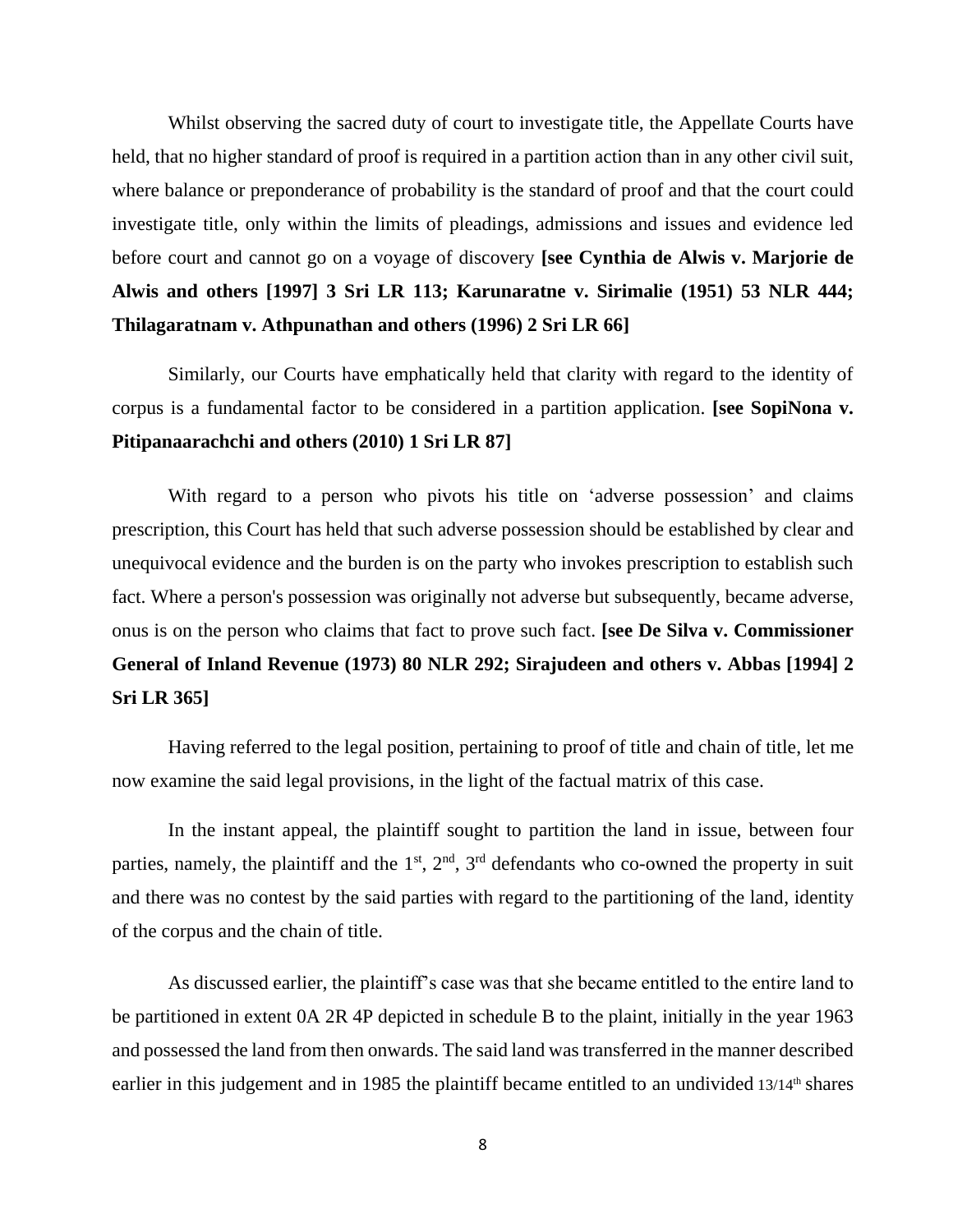of the said land out of which the plaintiff transferred an undivided portion of the land to the 2<sup>nd</sup> defendant as described.

Hence, the Plaintiff's case was, that the land morefully described in schedule B to the plaint be partitioned as prayed for in the plaint between the plaintiff,  $1<sup>st</sup>$ ,  $2<sup>nd</sup>$  and  $3<sup>rd</sup>$  defendants subject to the mortgage of the 4<sup>th</sup> defendant.

Thus, I cannot see any error in the judgement of the district judge permitting the partitioning of the land in the manner prayed for by the plaintiff, after investigating the title and being satisfied of the identity of the land and the chain of title. In fact, the district judge in the judgement, had referred to each and every deed, in the chain of title of the plaintiff as well as the 1st, 2nd, 3rd defendants respectively.

Similarly, the district judge cannot be faulted in disallowing the  $5<sup>th</sup>$  and  $6<sup>th</sup>$  defendant's claims made in the partition action either. The 5th defendant did not lead any evidence, oral or documentary to substantiate his claim for improvements or the  $6<sup>th</sup>$  defendant with regard to his claim on prescription. Thus, even with regard to the contention of the  $5<sup>th</sup>$  and  $6<sup>th</sup>$  defendants, I am of the view, that the district judge properly investigated their claims and rejected same.

Moreover, it is observed that both the **5 th and 6th defendants were executants to the deed bearing No. 1457 dated 01-01-1985**. This is the deed by which the plaintiff obtained title to 13/14th shares of the corpus, [when plaintiff's mother transferred her 1/2 share and the plaintiffs seven siblings (excluding one) transferred their individual  $1/14<sup>th</sup>$  share ( $1/7<sup>th</sup>$  of  $1/2$  share), being the intestate rights and entitlements flowing from the plaintiff's deceased father.

Thus, it is ironic that the  $5<sup>th</sup>$  defendant who transferred his share entitlement to the plaintiff in 1985 and had no interest in the land, preferred a claim against the plaintiff, in the event the land was partitioned, for a sum of Rs.1.5 million and thereafter failed to pursue such claim before the trial court. The  $6<sup>th</sup>$  defendant too, did not pursue his claim on prescription. Further it is observed, that the  $5<sup>th</sup>$  and  $6<sup>th</sup>$  defendants did not challenge the chain of title of the plaintiff either, at the trial.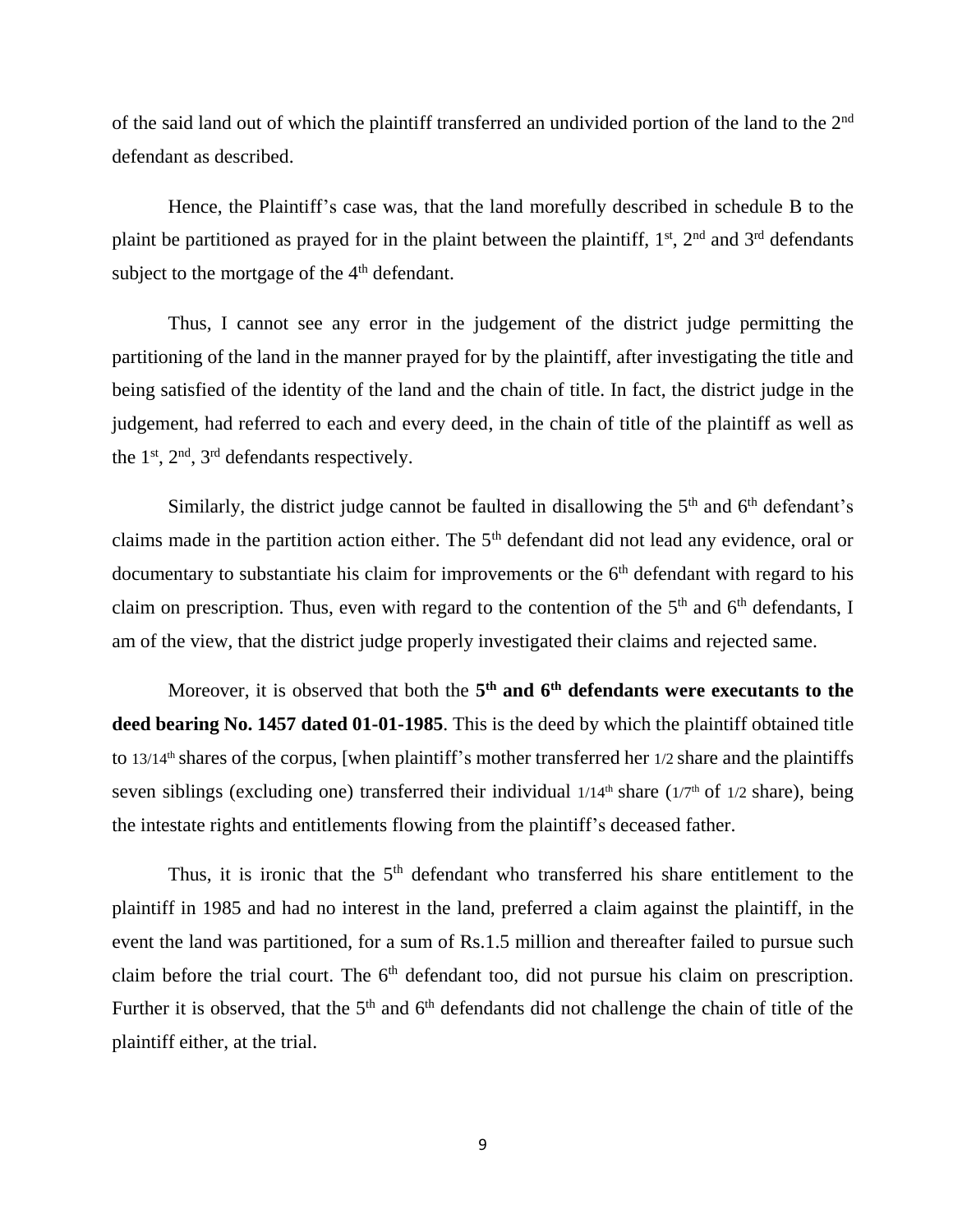Hence, in my view, the district judge quite rightly rejected the  $5<sup>th</sup>$  defendants claim and answered the issues raised by the  $5<sup>th</sup>$  defendant as well as the  $6<sup>th</sup>$  defendant, in the negative.

However, it is not necessary for me to delve further into this aspect of prescription and improvements in this appeal, since the  $5<sup>th</sup>$  defendant's principal ground of appeal before the High Court was that the District Court failed to examine the title to the land in issue. It is observed that the High Court judge upheld the appeal upon this basis, paying much attention to the fact that *the learned District Judge failed to address the acquisition of title by the plaintiff's predecessor.*

Thus, the High Court went a step ahead and investigated the plaintiff's predecessor's title not at the time of the transfer of the land in 1963, but many years earlier and with regard to the manner of acquisition of title by the plaintiff's predecessor. It is also a matter of concern that the High Court did not examine the 1985 deed by which the  $5<sup>th</sup>$  defendant and other siblings transferred title to the plaintiff or the fact that the plaintiff, having obtained title upon the 1963 deed, held and possessed the land to be partitioned for a period of 45 years.

In the light of the findings of the High Court, I would now move on to examine the plaintiff's title in detail.

The land to be partitioned is in extent 0A 2R 4P and is described and referred to in schedule B to the plaint. This land is said to be a divided and defined portion of a larger land in extent 2A 2R 20P. The larger land is referred to and described in schedule A to the plaint.

The plaintiff relied on three deeds to establish the chain of title and the identity of the land to be partitioned.

The said deeds were;

- 1. **Deed No.9736 executed on 04-07-1963 (P1),** whereby the plaintiff became entitled to the entire land to be partitioned, in extent 0A 2R 4P (Schedule B);
- 2. Deed No. 12062 executed on 06-08-1968 (P2) whereby the said extent of land was transferred by the plaintiff to plaintiff's father; and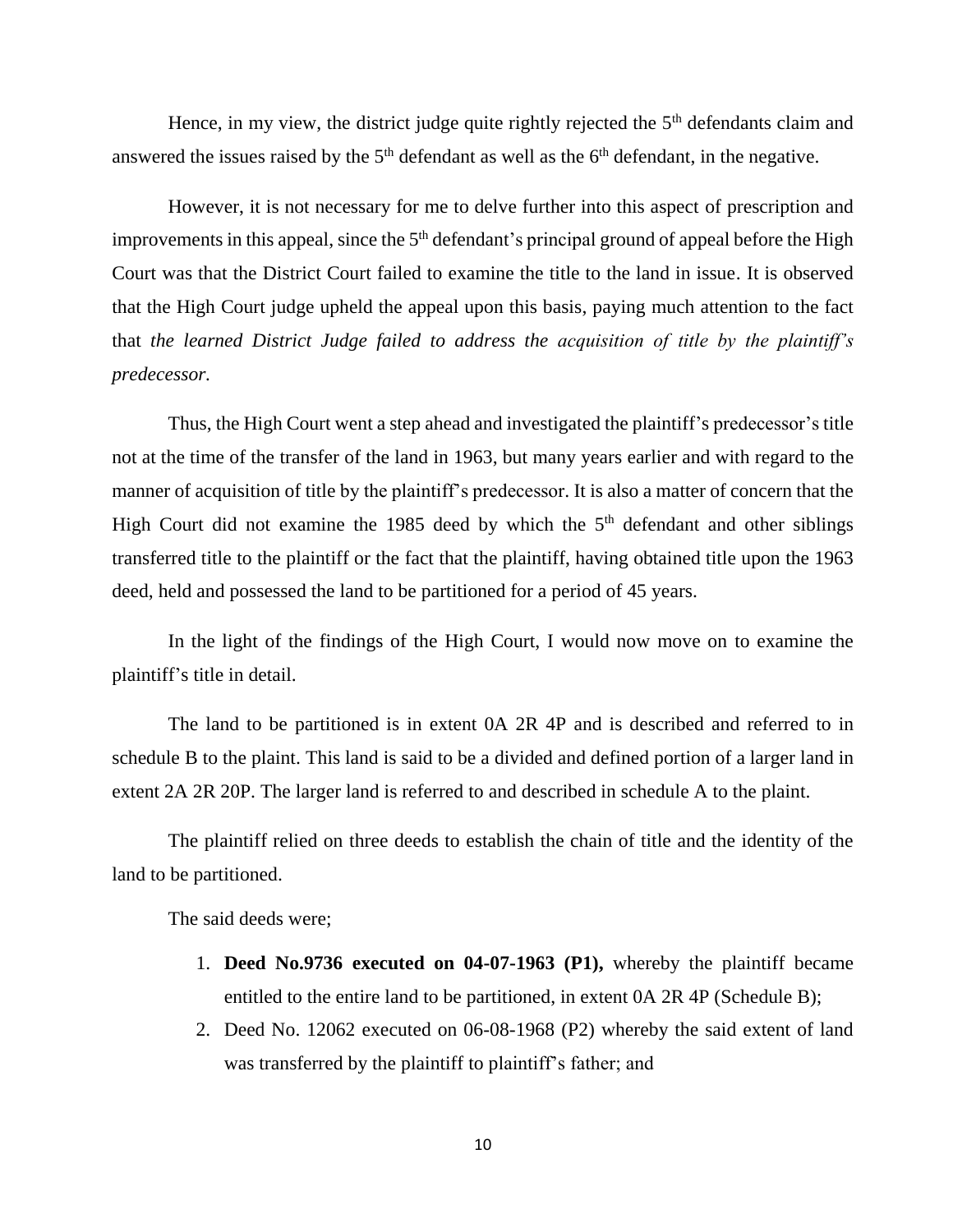3. **Deed No. 1457 executed on 01-01-1985 (P4)** wherein the plaintiff's mother and her six siblings [excluding the 1<sup>st</sup> defendant] transferred their entitlement, totaling  $13/14<sup>th</sup>$  share to the plaintiff. The 5<sup>th</sup> and 6<sup>th</sup> defendants were also executants to this deed.

The metes and bounds and the extent of the land referred to in the two schedules, A and B of the plaint, correspond with the schedules referred to in the three deeds mentioned above.

The **Plan and the Surveyors Report prepared on a Commission issued by the District Court** tallies with the description of the land and gives the extent and the metes and bounds as at that date. No party to the partition action, including the  $5<sup>th</sup>$  defendant disputed the identification of the land, the extent and description of the land to be partitioned either by producing oral or documentary evidence or by challenging the evidence given by the plaintiff or on behalf of the plaintiff by the Surveyor or the Notary Public or any other witnesses. Thus, the identity of the land to be partitioned in my view, was not in dispute before the trial court. Similarly, the prescriptive possession of the plaintiff was also not challenged before the District Court and that too was not in dispute.

The plaintiff also marked in evidence, the three deeds referred to above without a challenge or objection being raised by any of the defendants, including the 5<sup>th</sup> defendant. Thus, the said deeds which refer to the plaintiff's entitlement and the chain of title was led unhindered and unchallenged.

Upon perusal of the aforesaid three deeds and the dates of execution, it is observed that the chain of title clearly runs back to the year 1963, i.e., 45 years prior to filling of the partition action.

By the deed (P1) executed in the year 1963, the title to the said corpus in extent 0A 2R 4P (morefully referred to in schedule B to the plaint) was transferred to the plaintiff by one George Leopold de Silva Wikkramatillake, (i.e. plaintiff's predecessor) and the said **George Leopold De Silva Wikkramatilake held and possessed the said land by right of inheritance from his mother Mary Girtrude,** widow of William Moses de Silva Wikkramatilake.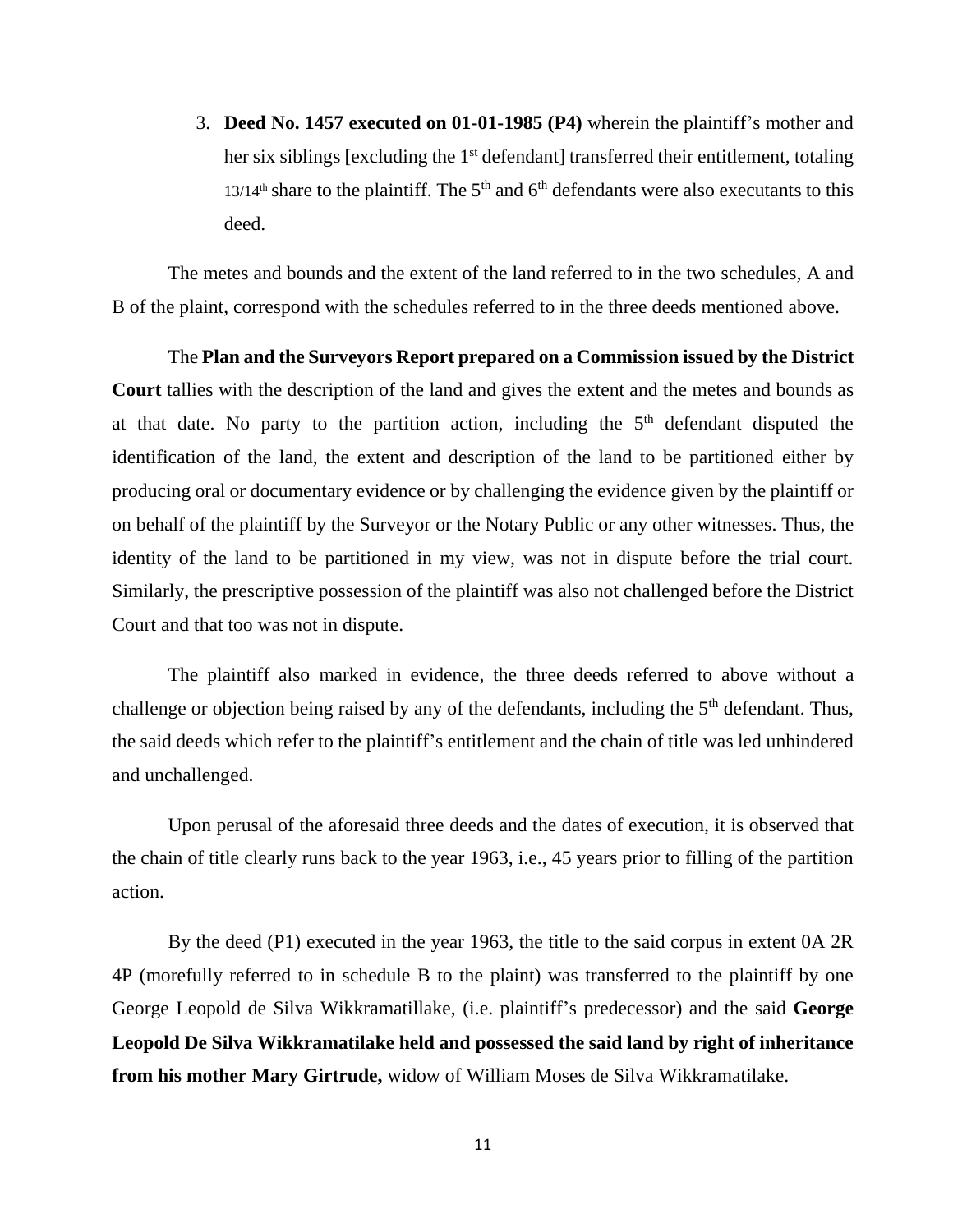The deed P1, further indicates that Mary Girtrude, the mother of plaintiff's predecessor, held and possessed a larger land in extent 2A 2R 20P (morefully referred in schedule A to the plaint), by virtue of a deed executed on 05-07-1904 bearing No. 915. The land to be partitioned or the corpus in extent 0A 2R 4P was carved out from the southern portion of the larger land. Thus, the paper title of the land to be partitioned can be traced back to 1904, a period exceeding 100 years, prior to filling of the instant partition action.

The plaintiff, also led in evidence a communique received from the Puttlam Land Registry to establish that the aforesaid deed executed in 1904 had decayed. In the District Court judgement, reference is also made to the said fact which prevented the plaintiff to mark in evidence the deed of 1904 to establish the chain of title of the plaintiff running back to 100 years or the beginning of the  $20<sup>th</sup>$  century.

Thus, it is observed that the district judge took cognizance of the aforesaid facts in investigating the title of the plaintiff and came to the correct conclusion, that the chain of title was proved by the plaintiff, with regard to the corpus in issue.

However, as stated earlier, the High Court upheld the appeal of the  $5<sup>th</sup>$  defendant, upon the basis, that *the plaintiff has failed to address the acquisition of title by the plaintiff's predecessor.*

It is observed that the High Court judge when coming to the above conclusion held, in the light of the ratio in **Cooray v. Wijesinghe** (supra) that the plaintiff failed to adduce clear and unequivocal evidence to prove the following factors.

- *the corpus was 1/5th part of the larger land;*
- *Mary Girtrude was the sole owner of the larger land;*
- *Mary Girtrude sold and transferred an undivided 1/5th share of the larger land to George Leopold de Silva Wikkramatilake the "alleged predecessor" in title of the plaintiff; and*
- *the "alleged predecessor" of the plaintiff, acquired exclusive title by prescription to the corpus, to the exclusion of other co-owners and therefore became the sole owner of the portion of land referred to in schedule B to the plaint.*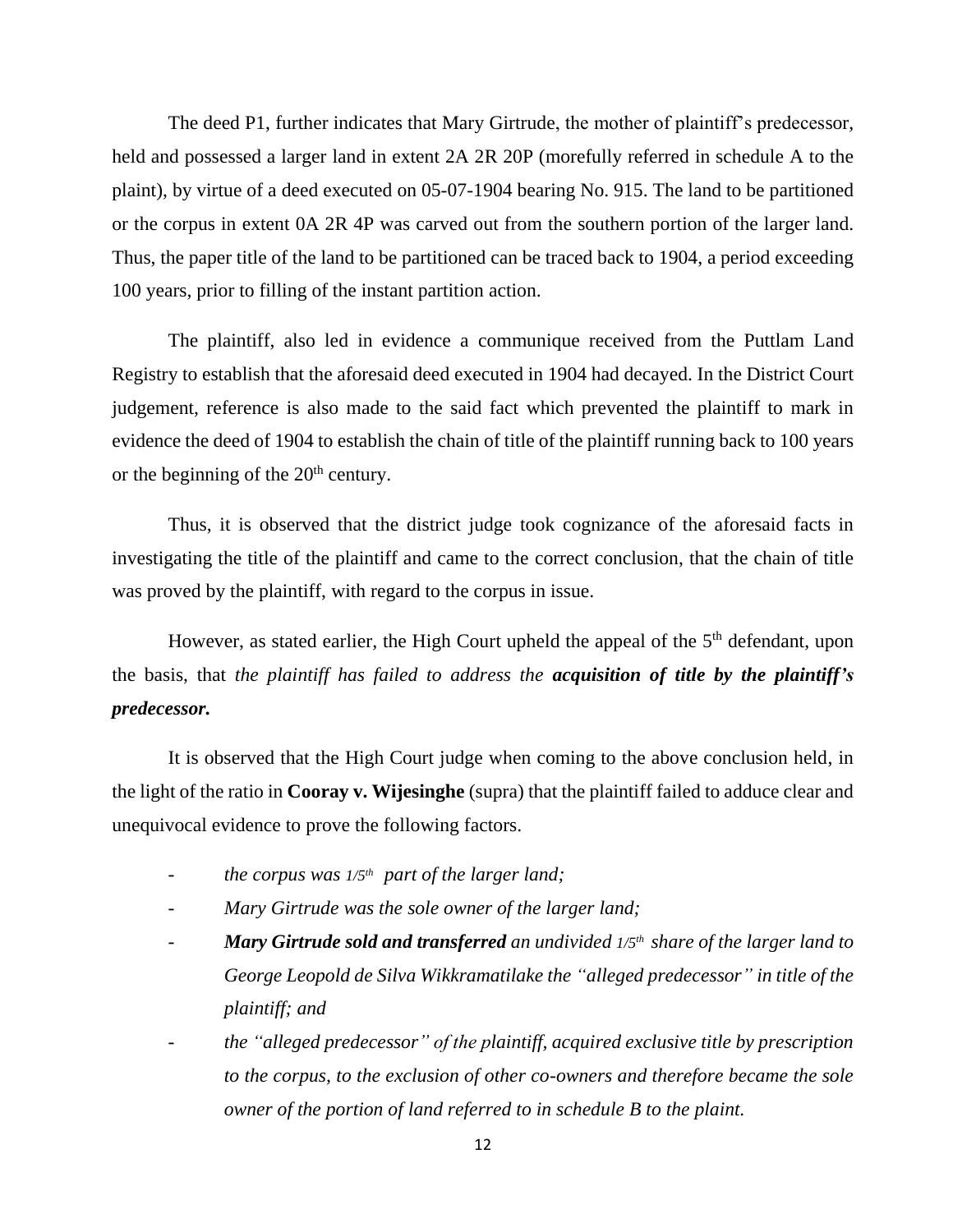It is further observed, that the High Court judge elaborated the above factors at great length and came to the finding, that the plaintiff could succeed in the partition action, only if the plaintiff could establish the entire pedigree beginning from Mary Girtrude and continuously used the term *"alleged predecessor"* when referring to George Leopold de Silva Wikkramatilake, contrary to the contents and wording in the 1963 deed (P1) which clearly denotes him being the vendor and the plaintiff's predecessor.

Similarly, the High Court also failed or did not venture to examine or consider the evidential value of the deed executed in the year 1963 by the plaintiff's predecessor or the rights and entitlements flowing from the said deed, especially the prescriptive rights and possession of the plaintiff of the said land from the year 1963 running into a period of 45 years.

In any event, the High Court did not examine or consider the effect and consequences of the other deeds, executed after 1963 and marked in evidence at the trial and especially the deed bearing No. 1457 executed on 01-01-1985 (P4) by which the 5<sup>th</sup> defendant himself (the appellant before the High Court) transferred his share entitlement together with his siblings to his own sister, the plaintiff. The High Court failed to evaluate the stand of the  $5<sup>th</sup>$  defendant at the trial court i.e., not to challenge the partition action but only to obtain a monetary sum in the event the land was partitioned.

Further, it is observed, having failed to refer to the aforesaid deeds and its effects on the title of the plaintiff's pedigree, *viz* plaintiff paper title and prescriptive title to the land from 1963, the High Court Judge repeats, *ad nauseam* and harps on the fact that *the learned district judge has totally failed and not given his judicial mind to investigate title and obligations imposed on him under Section 25(1) of the Partition Act* and only emphasizes on the fact that the acquisition of title by the plaintiff's predecessor has not been proved before the trial court.

This Court in **Cooray v. Wijesuriya** (supra) and other cases discussed earlier in this judgement, observed that Section 25(1) of the Partition Act imposes an obligation on the court to examine the title of each party to, of, or in the land, to which the action relates.

In the instant application, the trial court referred to the title of each party to, of, or in the land to which the action relates, during the last 45 years, i.e. the deed executed in 1963 (P1), the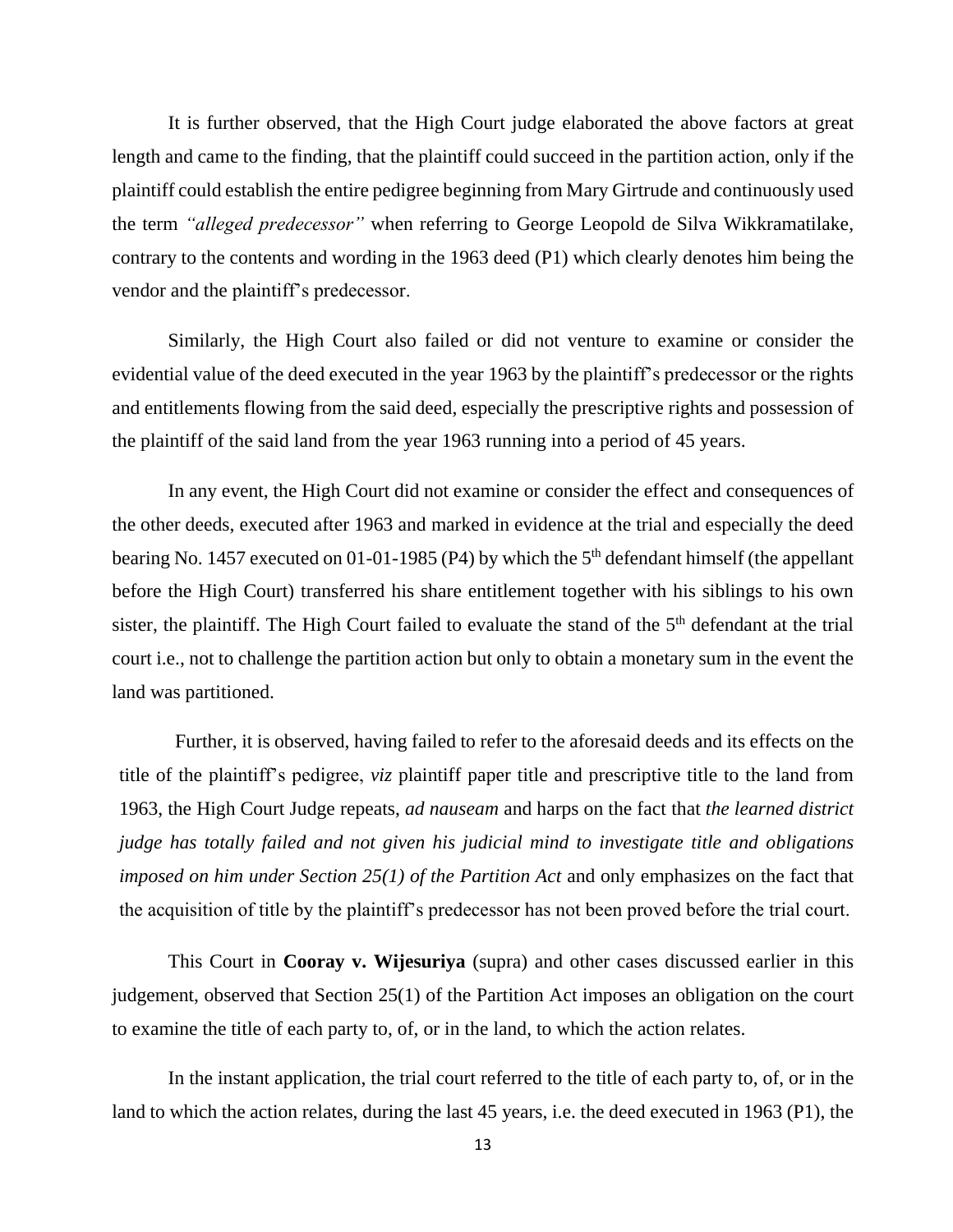deed executed in 1985 (P4), the deed executed by the plaintiff when transferring an undivided portion to the  $2<sup>nd</sup>$  defendant, the deed executed by the  $2<sup>nd</sup>$ ,  $3<sup>rd</sup>$  and  $4<sup>th</sup>$  defendants respectively.

The High Court on the other hand, did not refer to the district judges examination of title, especially in relation to the deeds marked P1, P2 or P4, but faulted the trial judge for not examining the acquisition of title of the plaintiff's predecessor, which would have taken place very much prior to the execution of the 1963 deed (P1).

Thus, in my view the High Court did not refer to the District Court finding on the corpus, the ownership and title of the land in issue or the legal status of the parties before court, but ventured to examine the position prior to 50 years i.e. prior to execution of the 1963 deed (P1). The High Court paid more emphasis on the status of the plaintiff's predecessor and his exclusive title to the corpus, to the exclusion of other co-owners, who are not parties to this action. The said co-owners have no interest in the corpus nor are parties who challenged or intervened in this action. The High Court also failed to address its mind to the prescriptive possession of the plaintiff or the rights accrued by the plaintiff from 1963 to the date of partition action i.e. a period of 45 years, but went onto hold that the plaintiff's pedigree should begin from, George Leopold de Silva Wikkramatilake's mother, Mary Girtrude and plaintiff should establish that Mary Girtrude sold and transferred the land to George Leopold de Silva Wikkramatilake.

 In **Karunaratne v. Sirimalie** (supra) and **Thilagaratnam v. Athpunathan and others** referred to earlier in this judgement, the Appellate Courts observed, that no higher standard of proof is required in a partition action than in any civil proceeding and the court could investigate title, only within a limited sphere and cannot go on a voyage of discovery. Thus, the standard of proof is the balance of probability with regard to the evidence led before the trial court.

Having considered the aforesaid judicial pronouncements and the evidence led and the documents marked at the trial in the instant matter, I am convinced that the district judge investigated the title of each and every party before court, i.e. the plaintiff and the  $1<sup>st</sup>$  to  $6<sup>th</sup>$ defendants with regard to the corpus and came to a correct conclusion.

On the other hand, the High Court, in my view went on a voyage of discovery and upheld the appeal, paying much attention of the plaintiff's predecessor, George Leopold de Silva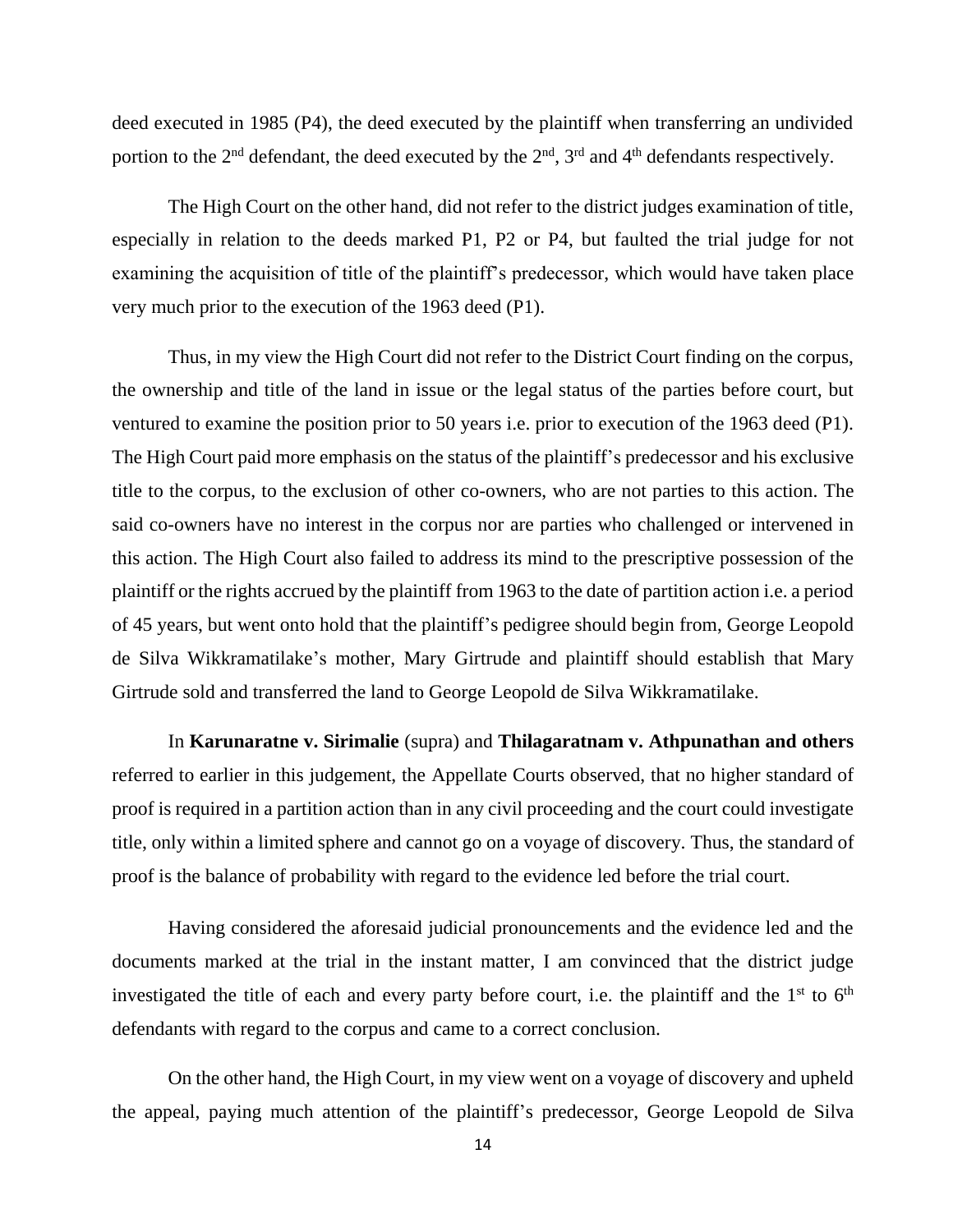Wikkramatilake's title, his mother Mary Girtrude's title and the plaintiff's failure to adduce evidence with regard to plaintiff's predecessor acquiring title to the corpus way before 1963, an event which would have occurred 50 years prior to the plaintiff initiating partition proceedings before the District Court.

In a partition action, according to judicial pronouncements discussed at the beginning of this judgement, what is required from a trial court is to investigate and examine title of each party to the land to which the action relates. In the instance matter, as discussed above, the plaintiff's chain of title together with prescriptive title running back to 50 years, in my view, has been clearly and fairly established. Similarly, no party has raised or adverted to any adverse possession or prescriptive rights as against the rights and interests of the plaintiff. Thus, I see no merit in the submission made by the 5<sup>th</sup> defendant before this Court.

Nevertheless, in view of the finding of the High Court that acquisition of the plaintiff's predecessors title is the most crucial element in a partition action, I wish to delve into the said fact now.

The land to be partitioned in extent 0A 2R 4P (the land referred to in schedule B to the plaint) was transferred to the plaintiff by George Leopold de Silva Wikkramatilake by deed bearing No.9736 executed on 04-07-1963 (P1).

The recital to the deed reads:

*"that the vendor sold and transferred the land and premises held and possessed by the said vendor by right of inheritance from his mother Mary Girtrude wife of William Moses de Silva Wickramatileke late of Puttlam who held same under and by virtue of deed No 915 dated 05-07-1904..."*

The schedule of the deed reads;

*"that of all that land called and known as Amankkangkadu situate at Kuruvikulam in Puttlam Pattu [....] bounded on [....] containing in extent 2A 2R 20P, in lieu of an undivided* ⅕ *share a divided*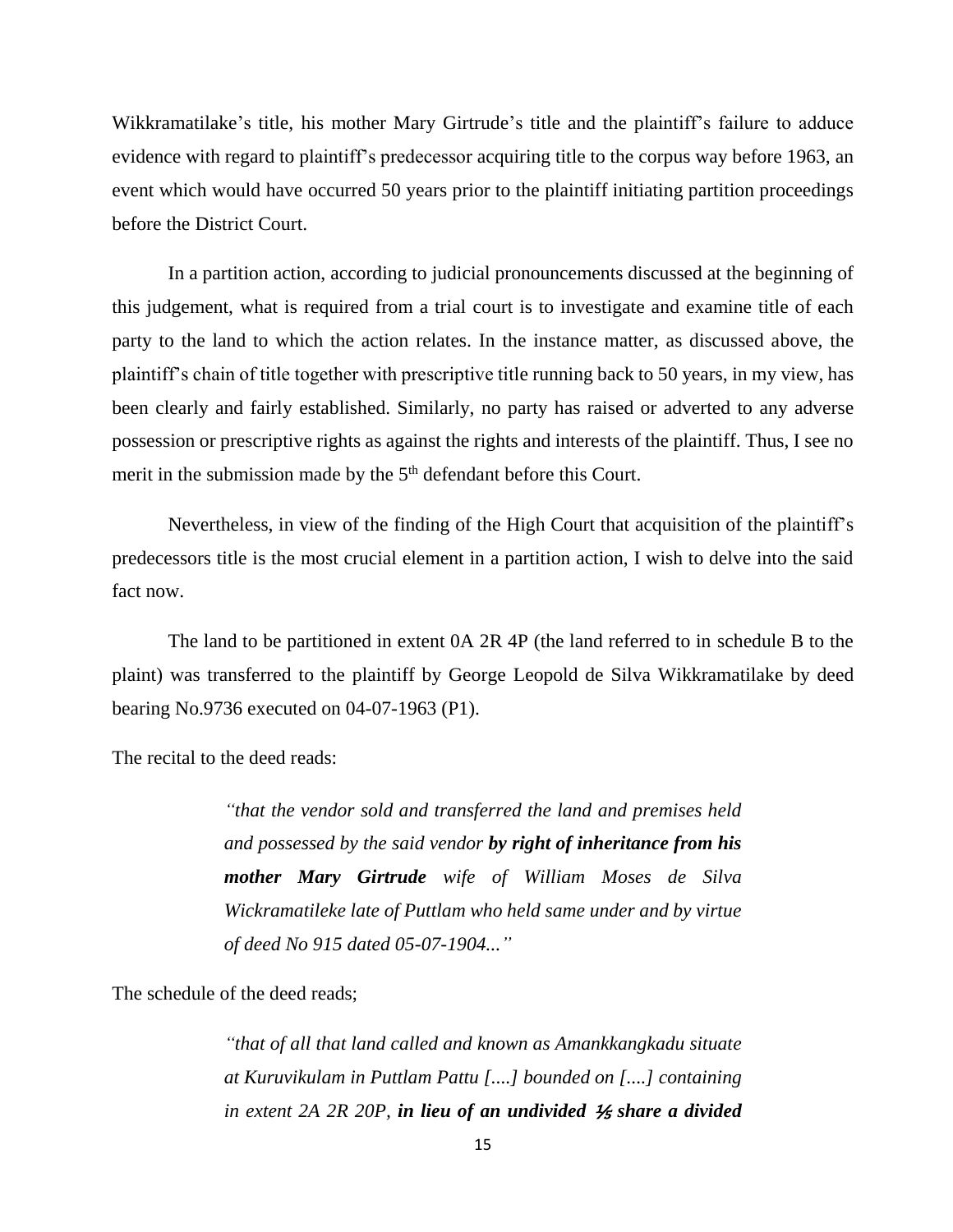*southern portion of the aforesaid land divided with the mutual consent of the other co-owners containing in extent 2R 4P and bounded on [....]".*

The plain reading of the above narrative in the deed executed in 1963 (P1), appears to be that,

- the larger land referred to in schedule A to the plaint was owned and possessed by Mary Girtrude by virtue of a deed executed in the year 1904 [i.e. the deed that is now decayed - vide (P1a), the communique issued by the Puttlam Land Registry];
- George Leopold de Silva Wikkramatilake held and possessed the said land, **upon the right of inheritance of his mother, Mary Girtrude,** together with other beneficiaries and thus co-owned the said land;
- George Leopold de Silva Wikkramatilake's entitlement to the said co-owned land was  $1/5$ <sup>th</sup> share:
- in lieu of George Leopold de Silva Wikkramatilake's  $1/5<sup>th</sup>$  share to the said larger land, **with the mutual consent of the other co-owners**, a portion to the south of **the land was carved out and such carved out area was held and possessed by George Leopold de Silva Wikkramatilake;**
- the said carved out portion of the land is defined by metes and bounds and is in extent of 0A 2R 4P and is the land referred to in schedule B to the plaint; and
- the said defined portion of the land was transferred by George Leopold de Silva Wikkramatileke (plaintiff's predecessor) to the plaintiff by deed bearing No 9736 executed on 04-07-1963 (P1).

Thus, in my view, the said deed executed in 1963 establishes the title of the plaintiff's predecessor to the land to be partitioned. This deed (P1) was led in evidence without any objection at the trial and the district judge pivoted the chain of title of the plaintiff with reference to this deed.

Similarly, there was no challenge to the prescriptive right of the plaintiff who held and possessed the said land, from the date of execution of the deed (P1) i.e. from 04-07-1963 for a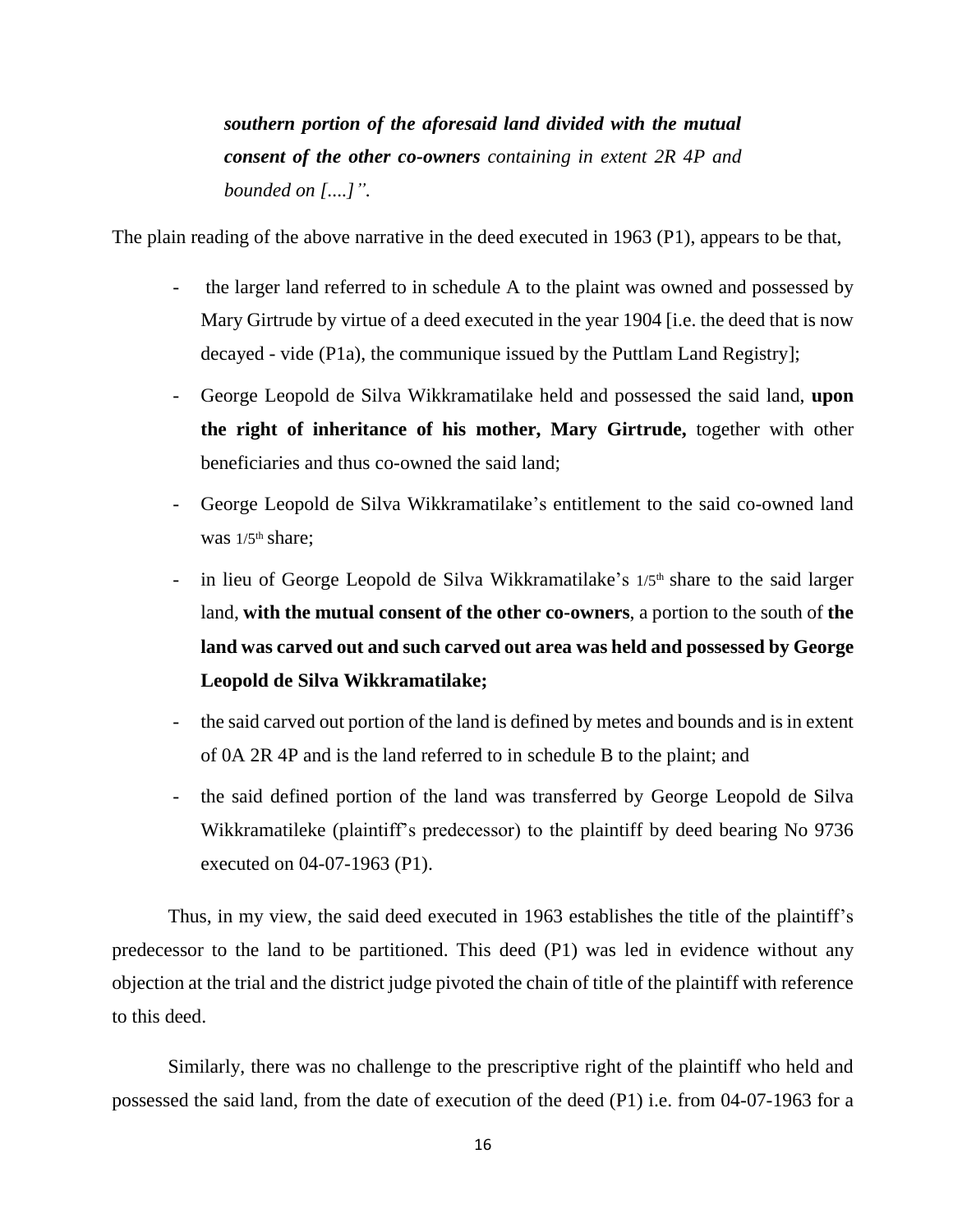period of 45 years. Undisputedly, by the deed executed in 1985 (P4), the  $5<sup>th</sup>$  defendant himself granted his share of interest in the land to the plaintiff and did not put forward a case of adverse possession *viz-a-viz* the plaintiff.

Thus, I see no reason to cast any doubt with regard to the plaintiff's predecessor's title or to burden the plaintiff to establish the manner upon which the plaintiff's predecessor acquired title.

I am of the view that the judges of the High Court erred with regard to this factor, when it held, in order for the plaintiff to succeed, the "*plaintiff should establish the entire pedigree beginning from Mary Girtrude and that Mary Girtrude was the sole owner of the larger land and that Many Girtrude had sufficient title vested in her to sell and transfer1/5th share or part therefrom to George Leopold de Silva Wikkramatilake."*

The High Court, further erred when it proclaimed *"that the plaintiff should establish that George Leopold de Silva Wikkramatilake acquired or prescribed to 1/5th share of the larger land, to the exclusion of other co-owners who owned 4/5th share"* and *"if the deed executed in 1904 was decayed, that the plaintiff should have led encumbrance sheets maintained at Puttlam Land Registry"* and *"the failure to prove the pedigree would inevitably result in the dismissal of the plaint."*

I find the above reasoning of the High Court erroneous, misconceived, incomprehensible and outrageous and with respect, I cannot agree with the said finding.

The obligation imposed on a court by the Partition Act, I emphasize, is to examine the title of each party to, of, or in the land to which the action relates *viz* identification of corpus and chain of title and the District Court has full-filled such obligation and allotted shares accordingly.

The High Court sitting in appeal has not considered the relevant legal position and case law relating to such factors, but gone on a voyage of discovery, chartering through archaic history and going beyond the pleadings, to dismiss an application based on the failure to investigate acquisition of plaintiff's predecessor'stitle and has thus, in my view missed the wood for the trees.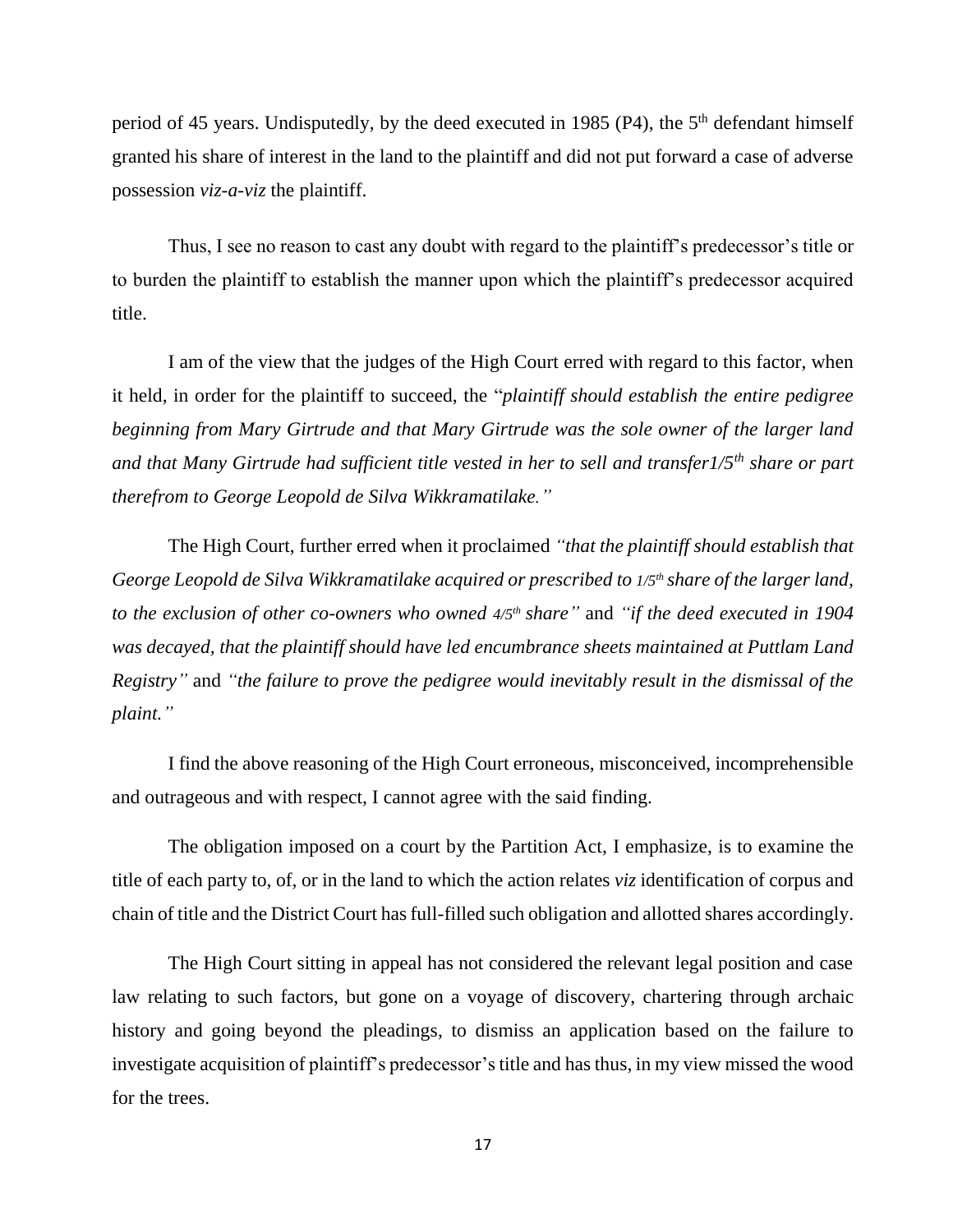This Court has time and time again held, that a party cannot be permitted to present in appeal, a case different from that presented before the trial court where matters of fact are involved which were not in issue at the trial. **[see Candappa nee Bastian v. Ponnambalampillai (1993) 1 Sri LR 184; Setha v. Weerakoon (1948) 49 NLR 225]**

Civil Procedure Code in the explanation to Section 150 of the Code states, that a case enunciated must reasonably accord with the party's pleadings.

Thus, the basis upon which the  $5<sup>th</sup>$  defendant filed appeal papers and the extent to which the High Court judge traversed to uphold the appeal, in my view is not in accordance with the law and specifically the provisions of the Partition Act, which only requires a trial court to consider relevant and material evidence with regard to title of each party to the land to which the action relates.

Therefore, in my view, the High Court erred in its determination pertaining to examination of title of parties in the instant case.

In the aforesaid circumstances, I answer the  $1<sup>st</sup>$ ,  $2<sup>nd</sup>$ ,  $4<sup>th</sup>$  and  $5<sup>th</sup>$  Questions of Law raised before this Court in the affirmative and in favour of the appellant.

Similarly, there is not an iota of doubt, that it was only the  $5<sup>th</sup>$  defendant who went up in appeal against the judgement of the District Court and the  $5<sup>th</sup>$  defendant did not claim any share of the land to be partitioned or any right in the District Court. Hence, the  $3<sup>rd</sup>$  Question of Law raised before this Court, is also answered in the affirmative and in favour of the appellant.

Thus, I answer all five Questions of Law raised before this Court in favour of the appellant.

Therefore, for reasons enumerated herein, the judgement of the Civil Appellate High Court holden in Kurunegala dated 13<sup>th</sup> October, 2016 is set aside.

The judgement of the District Court of Puttlam dated 23<sup>rd</sup> April, 2012 is upheld. The Order allowing the partitioning of the land described in schedule B to the plaint, in the manner referred to in the said judgement of the District Court is also affirmed.